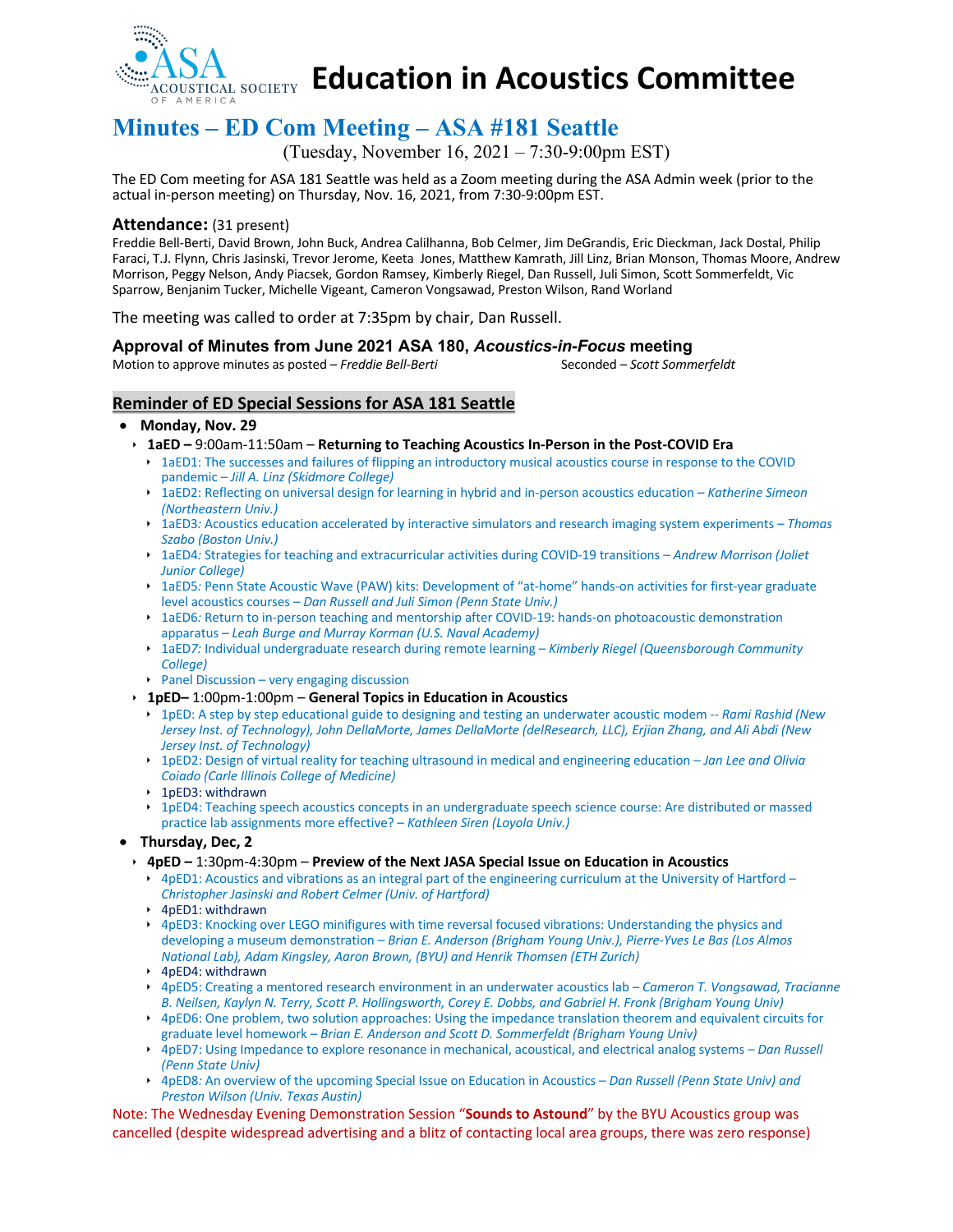#### **SMMfL (Students Meet Members for Lunch)**

#### **Report from Martin Lawless** (SMMfL subcommittee chair)

 Happy to report that **we were able to successfully match all 69 students that signed up for SMMfL**. 66 students were matched by the program and 3 were matched manually.

 Several people have had problems, this meeting specifically, with the check box not working for the SMMFL program (myself included). We did contact Elaine about this before the meeting, and they have reached out to who they contract to do the registration site to look into things. It is very helpful to know this was a bit more widespread, so we will definitely follow up with Elaine on this. Another potential reason may be that the questionnaire e-mails may be sent to some spam folders, though we don't know this for certain and I check with one or two students every time I send an e-mail.

 The solution we outlined involved improving the SMMfL registration process. Currently, students and members check the box at registration, then receive an e-mail to fill out a questionnaire about their research interests and availability, then receive an e-mail about their matches, and lastly have to contact each other to set up the meeting. We think that if we reduce the number of steps and simplify the process, we'll have higher rates of participation. For example, for the past meeting, we had 85 members check the box (that we know of), but only 55 filled out the questionnaire. Simplifying the process would require two major changes:

- $\circ$  Instead of just a checkbox on the registration form, we would also ask which days the students and members are available to meet.
- $\circ$  Using the membership directory to acquire information about research interests

To do this, we would like to update the membership management system to include a bit more information about specific research interests and members could update this information when they renew their membership. Another option would be to have a database stored on asaedcom.org that members would be able to update

 With these two changes, we'd be able to make the matches right after registration closes and have less attrition between steps. We would maybe also have more time to send the e-mails through the official channel so that we don't have to worry about the spam filter so much. We anticipate some pushback on these changes from headquarters because I know that these systems are run by third-party contractors.

## **Update on JASA Special Issue on Education in Acoustics**

**Call for Papers: https://asa.scitation.org/jas/info/specialissues/cfp\_020421**

Preston Wilson and Dan Russell are co-guest editors.

Deadline for manuscript submissions was extended to: **December 20, 2021**

As of Nov. 16, we can report:

- 2 manuscripts fully accepted
- 5 manuscripts undergoing author revision (after review)
- 9 manuscripts currently with reviewers
- 4 manuscripts with editors awaiting assignment to reviewers
- 10-12 manuscripts that have been "promised" but not yet submitted

## **Update on Education in Acoustics Awards**

#### **2021 Robert Young Awards for Undergraduate Research**

The application form says "*Four (4) awards of up to \$500 each for separate and independent projects are available for 2021*." However, the Acoustical Society Foundation Board allocated \$3250 for 2021. A total of 12 applications were received. Four of those applications requested funds to travel to ASA meetings (*which is not what Young Award MoU states this award is for*) so those four applications were ignored and the eight remaining applications were considered. It was decided to divide the available \$3200 among the eight applications, with some slight variation depending on the nature of the proposed projects and requests.

- **Sanmeel Vijay Lagad** (team of 6 students from Virginia Tech) "Dynamic Acoustic Soft Robot Inspired by Bats" – \$500
- **Caden Smith** (Penn State) "Noninvasive Tracking of Tin Solidification in Casting Using Ultrasound" \$500
- **David Nevarez-Saenz** (Wichita State Univ.) "Additive Manufacturing of Ceramic Porous Noise Absorbers" \$400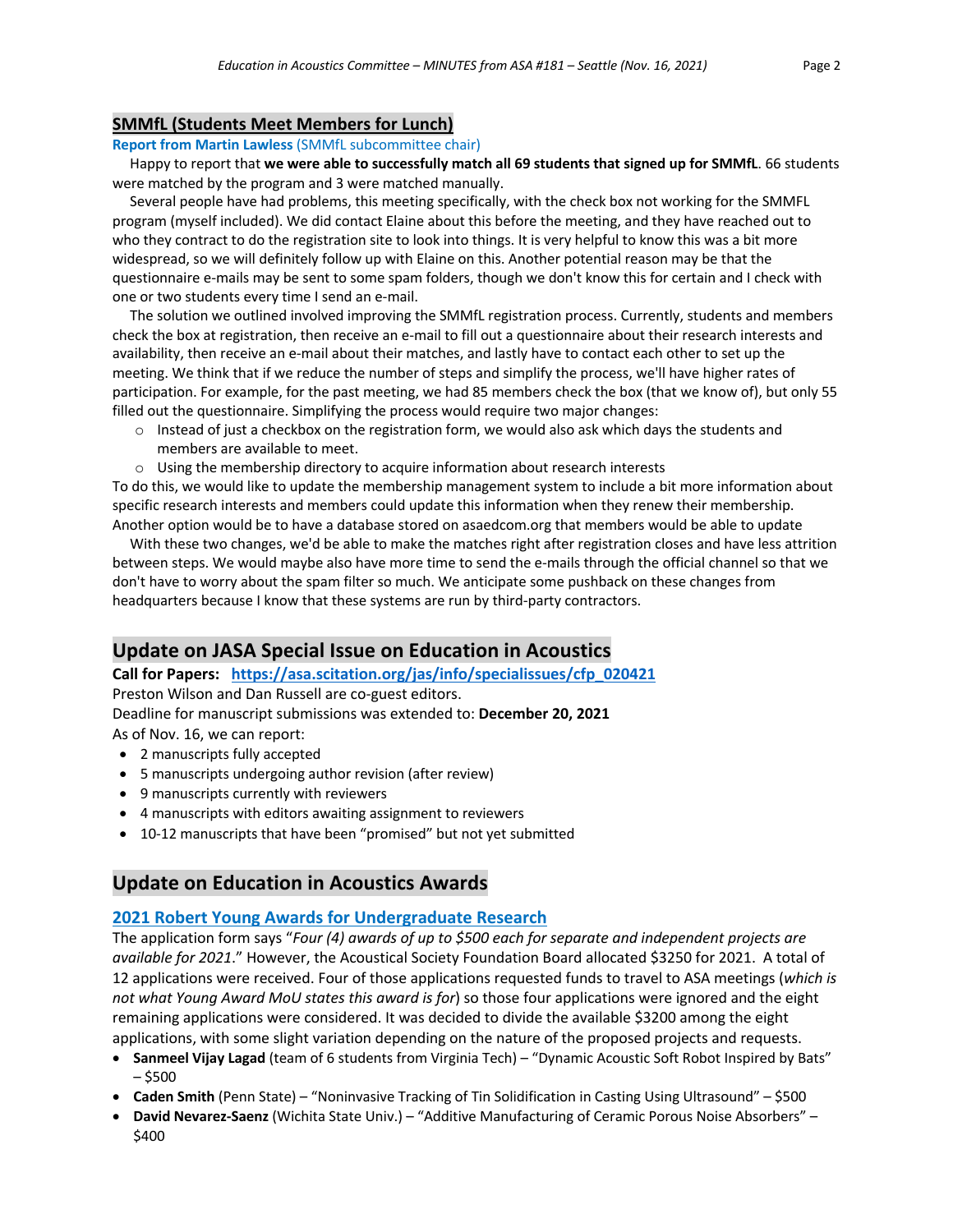- **Grace Oh** (Univ. Pittsburgh) "Auditory Stream Segregation in Children with Cochlear Implants: Perception of Interleaved Melodies Segregated by Frequency" – \$400
- **Esmeralda Sanchez-Torres** (Wichita State Univ.) "Aerogel Based Ultralight Noise Reduction Technologies," -- \$400
- **Alanalyn Pinaula Toves** (Univ. Minnesota) "Changes in Pupil Dilation in the Presence of Various Noise Spectra and Correspondence to Individual Self-Reporting of Sensitivity, Annoyance, and Exposure to Noise," – \$400
- **Zoe Haupt** (Univ. Oregon) "Effect of Pauses and Dialect on the Perception of Deception" \$300
- **Geonho Lee** (Penn State) "Ultrasonic Attenuation to Quantify Martensite in Additively Manufactured Stainless Steel" – \$300

## **2022 Rossing Prize in Acoustics Education Research**

The committee was reminded about nominations for the Rossing Prize in Acoustics Education. In previous years there has been a shortage of competitive nominations (three in 2019, two in 2020, and zero in 2021). NO prize was awarded in 2021 because of a lack of nominations. Deadline for submitting nominations is March 2022. Reminders will be sent out in January and February.

## **ED Demonstration Outreach Events during ASA meetings**

We entertained discussion about resuming our "normal" ED sponsored outreach events at each in-person meeting, unless local conditions or interest does suggest otherwise. During the discussion period, the following questions or comments were raised:

• **Hands-On Demos** (focused on local area schools – middle school or high school)

This outreach event is typically scheduled for Wednesday, mid-morning.

What about when local schools are not in session during ASA meeting?

Middle school students are the target audience (demos are cool)

- High school spring meeting better matched to HS physics class topic coverage about waves
- What about reaching out to HS band/music (jazz) classes as target audiences as well as (instead of?) physics?
- Is the existing set of demonstrations the right approach for High School physics students?
- Would high school students be more interested in learning about careers (or college majors) in acoustics and acoustics related fields?
- Is midmorning the best time? What about hosting a more formal demonstration s how in the evening (5pm) => with pizza and demo show?

Note: A Wednesday Evening Demonstration Session "**Sounds to Astound**" by the BYU Acoustics group was originally planned and scheduled for ASA 181 Seattle. However, this event was cancelled because, despite widespread advertising and a blitz of contacting local area groups, there was zero response from local schools.

• **Listen Up and Get Involved** (sponsored by Women in Acoustics, focused on Girl Scouts) (age 13+)

This outreach event is typically scheduled for Wednesday evening (6-8pm) with a pizza dinner. Significant difficulties getting parents to bring girls to site (hotel? Parking? Conference? Who is ASA?)

• **What about combining these two outreach events into a single event – held at an off-site location?** Partner with local school / library / science museum / business (local area, parking, space). What would this cost?

How would an off-site event affect the ASA "hands-on" session (Wed. morning)? Would we cancel the "hands-on" outrach event?

We would need to transport ASA volunteers to location.

How would Equipment (3 crates) be transported to the off-site location? Who would set the equipment up?

Ramsey Gordon noted that this approach works well for AAPT. Need to work out logistics (Gordon is willing to help out.) **Plan for Denver** => Combine existing funds (currently for 2 meetings per year) into one event => focus on one event per year (one meeting only). Explore options for hosting a demonstration event at off-site location for ASA 182 Denver.

Andrea Calilhana suggested a large outreach possibility for **Australia meeting** . . . match up a "buddy" school (USA / ASA and Australia) and combine a poster session (competition) for high school students with a interactive Hands-on demonstration session.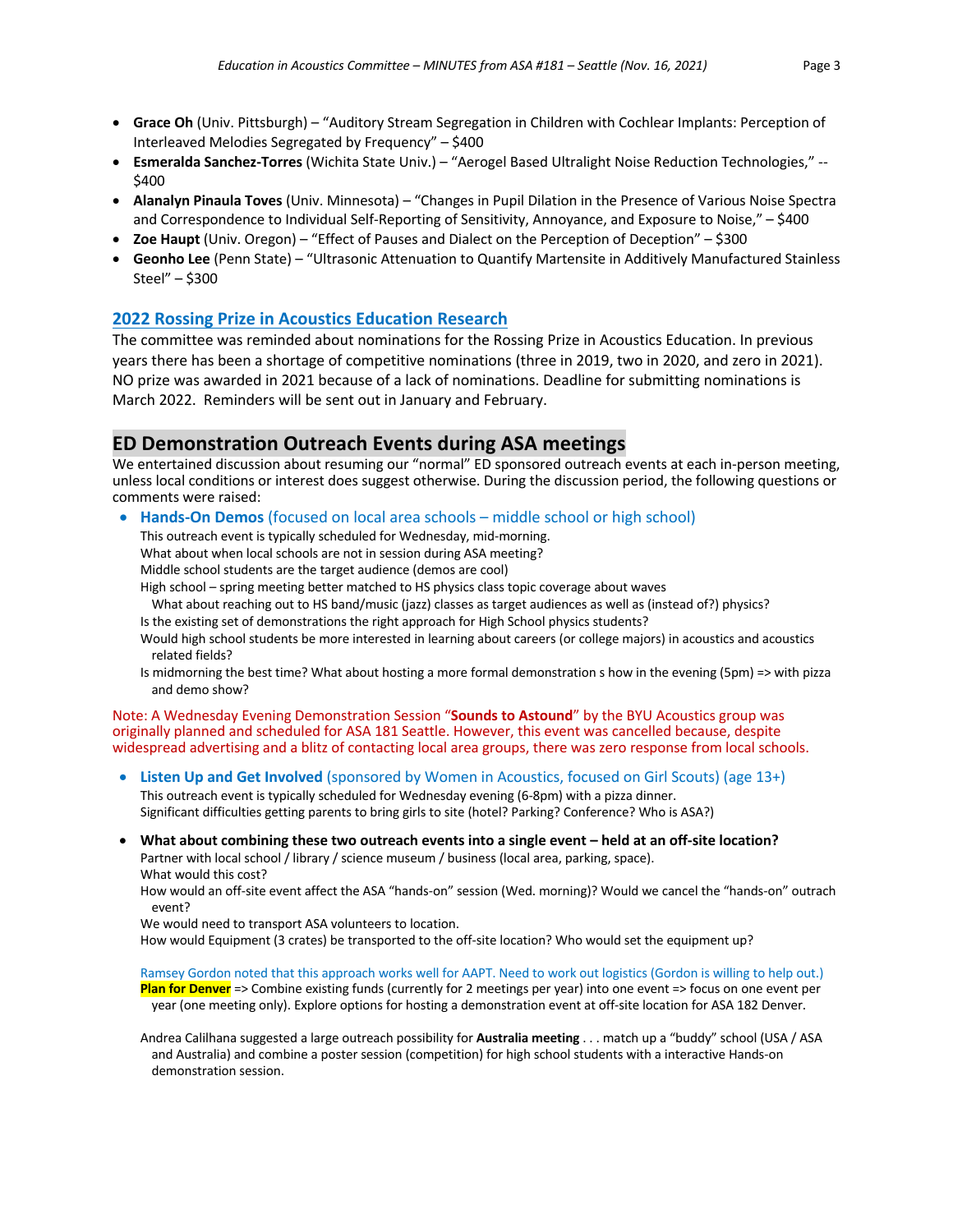## **ED Special Sessions for Future Meetings**

We reviewed the list of Session ideas from June 2021 AiF ED meeting (attached as appendix)

## **ASA #182 – Denver, CO – (May 23-27, 2022)**

- Hands-on session (day/time) => plan for an off-site demonstration event Wed. evening.
- **Connecting Industry and Education** Jim DeGrandis and Dan Russell
	- ê Case studies and examples of successful partnerships between industry and educational institutions. Internships, equipment donations, educational programs, mentoring, etc.
- **STEAM ideas and resources for science fair projects – teaching younger kids** Kim Riegel, Andrea Calilhanna, Cameron Vongsawad(?).
	- **Acoustics related ideas and resources for science fair projects or home schooling activities.**
	- $\rightarrow$  This special session was tabled and postponed for a future meeting

## **ASA #183 – Nashville, TN – (December 5-9, 2022)**

- **Resources for Teaching Waves in a Physics class?**  Cameron Vongsawad, Andy Piacsek, Dan Russell, Andrew Morrison
	- **E.** #Iteachphysics (Twitter).
	- **EXECOMMUNICATION between college and HS teachers?**
- **My Favorite Homework Problems (based on measurements, demonstrations, or experimental data)** [sponsored by PA & ED] – Dan Russell, Thomas Szabo, Preston Wilson
	- ê descriptions of favorite homework problems and/or classroom activities based on measured data from physical acoustics experiments or demonstrations.
- **Field Trip?** Scott Hawley
	- **E** Belmont (Atmos Theater and brand new concert hall). Schermerhorn.

## **ASA #184 – Chicago, IL – (May 8-12, 2023)**

- **Education Assessment Research**  Andy Piacsek and Dan Russell ê Assessment of pedagogy, concept inventories, measuring outcomes . . . Where to start and stop assessment. How to assess what we do? Application of Education theory.
- **Artistic vs Technical approaches to Acoustics**  Gordon Ramsey and Andrea Calilhana ê Connection between physics & arts . . . connection between acoustics as an art vs math/physics
- **Using Math in Acoustics** organizer??
	- **E** Description needed.

## **ASA #185 – Sydney, Australia – (Fall 2023)**

This is a JOINT meeting with the Australian Acoustical Society and WESPAC. The Technical and Executive councils have asked that these sessions involve a co-chair/co-organizer from both the ASA and also the Australian Acoustical society and/or one of the Asian acoustical societies.

- **Connections between Music and Math**  Andrea Calilhanna
	- **E** Description needed
- **Online Resources for Teaching Acoustics (with a music flavor?)** Andy Morrison and Joe Wolfe? **E** Description needed
- **Approaches to Acoustics Education in the Asia Pacific Region Marion Burgess and ??? E** Description needed
- **Distance Learning for Acoustics Professionals Across International Boundaries Marion Burgess and** Dan Russell
	- **E** Description needed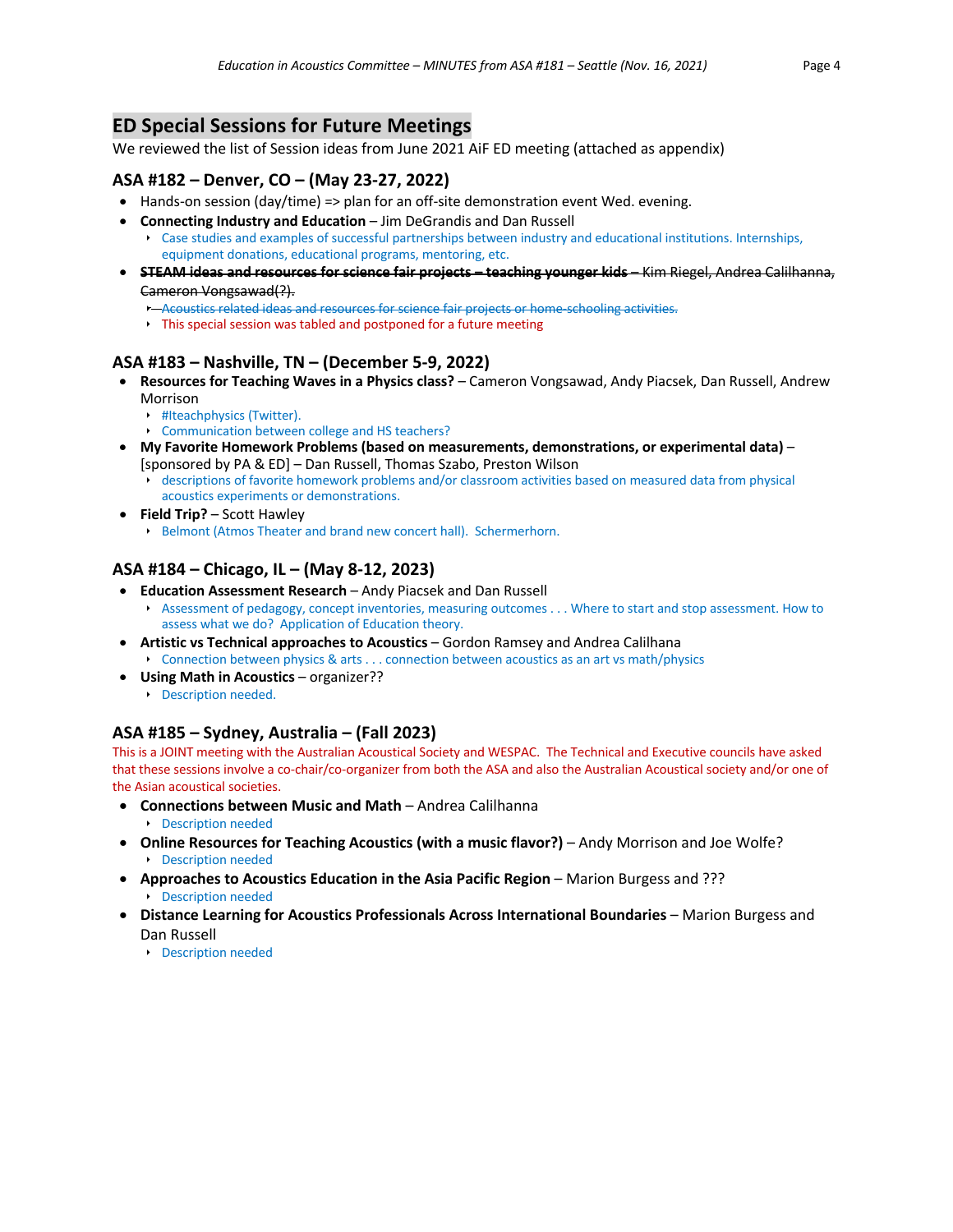## **Reports from ASA Outreach and Education (Keeta Jones)**

## **SURIEA – Summer Undergraduate Research & Internship Experience in Acoustics**

- § 16 undergraduate students from underrepresented minorities (matched to mentors)
- § Two-Week Acoustics Summer School (*Kim Riegel, Eric Reuter, Adrian KC Lee*)
- § 10-week research / industry internships with mentors/sponsors
- End of summer presentations (great!). 2-3 participants at Seattle / Denver
- § Applications for 2022 are open for students (insert website URL) due Jan 14.
- Mentor applications will be open soon!
- § CIRDI/SURIEA will be requesting funding for 10 students (funding approved to support on-site short course)

## **ASA Outreach Activities**

**International Year of Sound (IYS):** activities extended through 2021

- § **Friday, Dec. 3, 8am. Session 5aAA – International Year of Sound Potpourri**
- Wikipedia edit-a-thon https://meta.wikimedia.org/wiki/Wiki4YearOfSound2020
	- a. At Seattle (Monday @ 1-3pm -- ) for "newbies" and "experts"
	- b. How to edit Wiki pages how to use Wikipedia in courses
- § Past/Upcoming virtual events https://exploresound.org/virtual-events/
- Acoustics Today IYS issue https://acousticstoday.org/issues/2020AT/SpecialIssue/#p=1
- Physics Today IYS issue https://physicstoday.scitation.org/toc/pto/73/12

### **SONIC – Student Outreach for Networking . . . Colleagues**

§ https://asastudents.org/sonic-registration-guides/

### **Acoustics Today Collections**

§ Is anyone interested in suggesting a Collection of Acoustics Today articles on Education topics? Are there enough AT articles on Education topics to warrant a collection?

#### **Twitter Posters**

§ Template available on EDCOM website (https://asaedcom.org/get-involved/) under "Twitter Posters"

## **Update on Booths Initiative – VIRTUAL exhibit booths at other society meetings:**

Which meetings should ASA (Keeta Jones and/or other ASA members) participate in for 2022? Normally we target conferences that attract undergraduates or educators or under-represented minorities.

- § **ISCF 2022 (**Atlanta GA, May 8-14**)**
- § **PHYSCON 2022 (**Washington DC, August **)**
- § **USA Science & Engineering Fair** (will participate if in-person for 2022?)
- AAPT = Grand Rapids MI (July 9-13)
- SACNAS (Puerto Rico?)
- NSBP (don't know dates yet)
- APS (Chicago March?)

Judges needed for student projects

## **Update on ASA Teacher Activity Kits**

- Status on version 2.0 of the Activity Kits . . .?
	- Kit version 1.0 cost (\$100) ASA paid for shipping (unless international).
	- $\cdot$  Kit supply has been exhausted.
	- $\cdot$  Cannot find vendor to build and store kits at the numbers (100) we need vendors want more units.
	- $\cdot$  Vendors want to use their own suppliers (not the vendors we normally use for items). If we use a vendor  $\dots$
	- might need to use more stock materials, which means less choice of what we want to do with them.
	- ê Should we keep the keep current kit as is? If so we would need to build and store kits ourselves (APS does this for optics kits). This means Keeta would have to do most of the work/storage.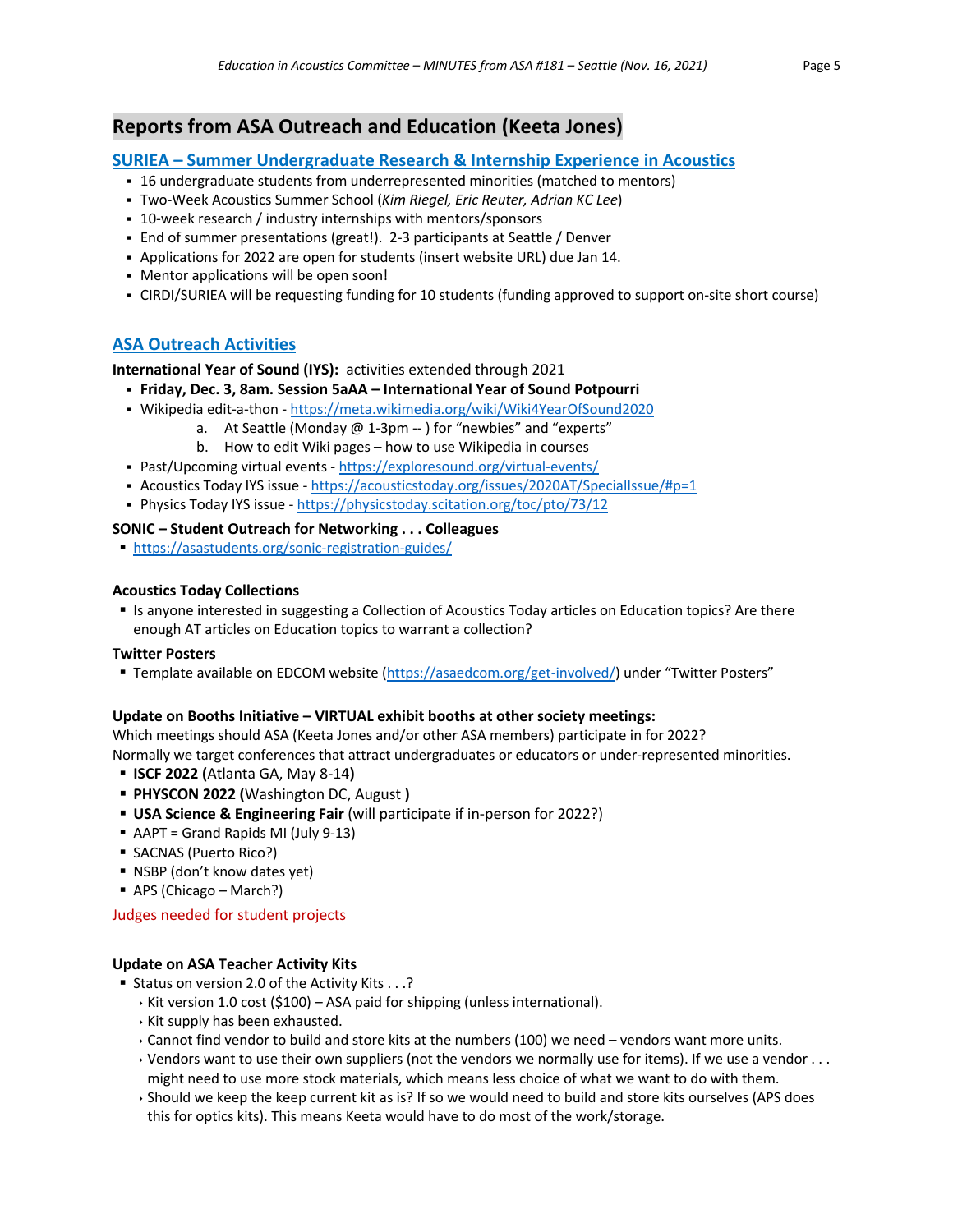- $\cdot$  We currently have a \$20,000 budget item for Activity Kits. But we haven't used funds from this requested line item for 2 years and the Executive Council is looking for ways to reduce the budget. So we might lose ASA funding for kits. (Update: EC rejected the request for \$20,000 at the ASA 181 Seattle meeting of the EC).
- ê Andrea Calilhana suggested a possibility of connecting a new version of the kits to her Australia proposal to promote education in acoustics. Maybe an ASA sponsored competition for kit items at the Sydney meeting?
- ê **Subcommittee** (Keeta Jones, Andrew Morrison, Dan Russell, Kimberley Reigel, ???) met in-person during the Seattle meeting to discuss options for a version 2.0.
	- $\cdot$  Discussed potential items to include in a new version of the kit
	- $\cdot$  Discussed ideas for sourcing items
	- ê Discussed option of using an Amazon "store" for items in the kit, supplemented with instructions on how to assemble and use items.

## **"New" Business . . . things to think about for the Future of ED COM**

## **ED COM meetings:**

**[1] Should we continue to hold the ED COMM administrative meeting online (Zoom) the week before the ASA meeting, even after ASA meetings return to in-person formats?** This was a discussion among several members who had logged on to the meeting early, before the meeting was officially called to order. There are many advantages to holding the ED COM meeting online via Zoom ahead of the ASA meeting itself:

- It prevents conflicts with several other meetings that are typically scheduled at the same time during in-person meetings, thus allowing more people to attend. Women in Acoustics and the Engineering Acoustics TC are always scheduled at the same time as ED COM. Our attendance for the last 3 virtual Zoom ED COM meetings (34, 44,37) has been slightly higher than the attendance for the last four in-person meetings (29,35,25,35).
- Meeting over Zoom allows for breakout discussions and increased interaction in a manner that is not quite as easy in an in-person environment.

#### **[2] Should we schedule some informal, additional meetings (online via Zoom) to facilitate ongoing**

**discussions?** Much of time during our regularly scheduled meetings is filled with necessary administrative tasks and information, leaving little time for discussions about ways ED COM could be advancing the cause and awareness of education in acoustics both within and outside of ASA. We generated a long list of potential topics for future special sessions, but those ideas could benefit from substantial further discussion to flesh them out and put them into practice. Or, some of those ideas could even be presented during a "min-conference" or afternoon workshop.

*Call to Adjourn: Gordon Ramsey, seconded by Trevor Jerome.*

*Meeting was adjourned at 9:24pm*